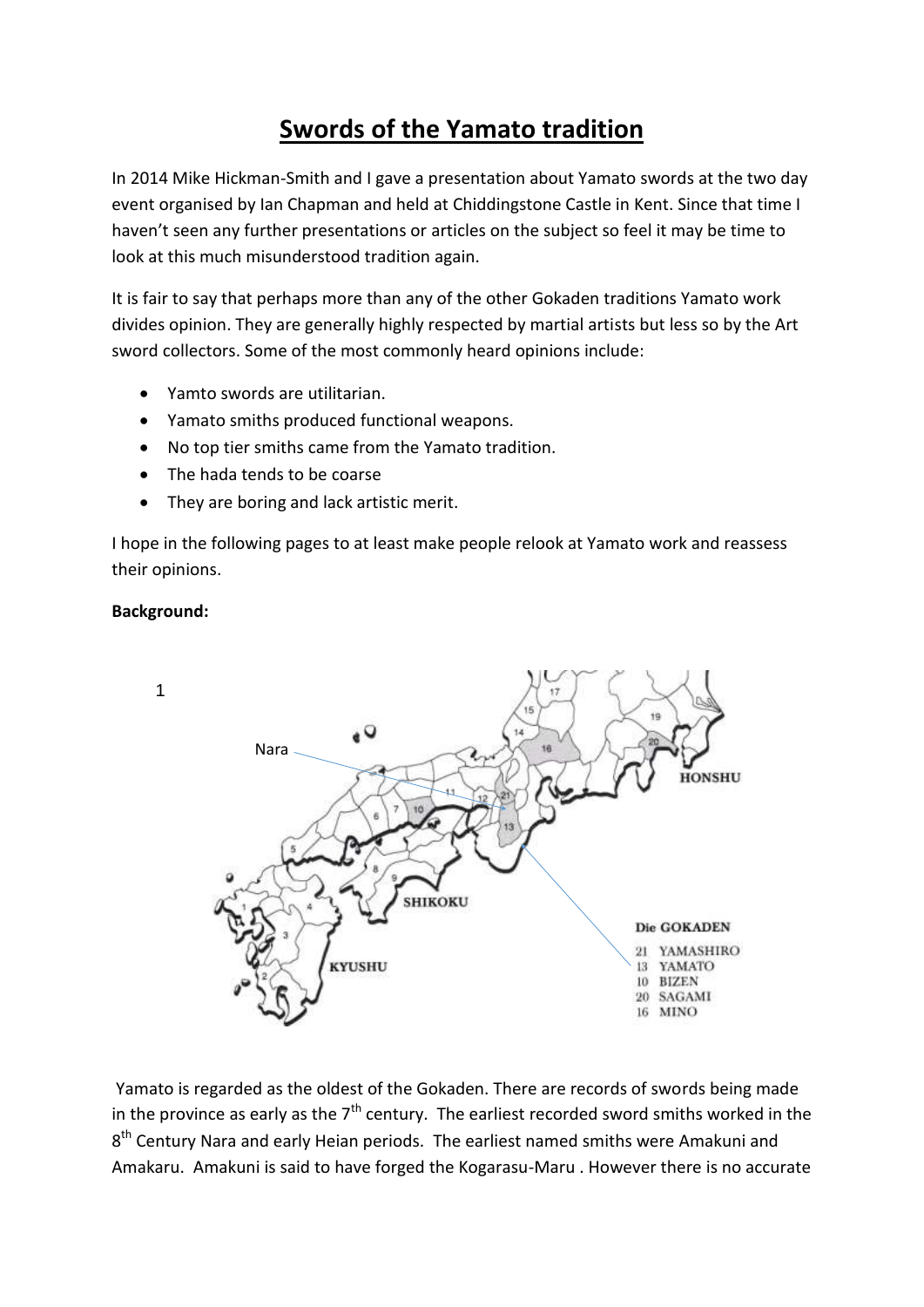material which confirms this early date of manufacture and these smiths are generally regarded as mythological.

There are two signed and dated Senjuin works in the National museum from the mid Kamakura period (1270).

The great majority of their work was produced to supply the powerful standing armies of warrior monks which were established to protect the increasingly wealthy and influential Temples.

One might ask why religious institutions required standing armies. My understanding is that their rise to power and influence was the result of a very early example of tax evasion. Temples did not pay tax to the government. Other wealthy landowners did. By gifting lands to temples Daimyo were able to avoid heavy taxes and take a proportion of the wealth generated by the land. As the lands owned by the temples increased they became a desirable target for battling clans and therefore needed to protect themselves. As their standing armies increased they also became valuable potential allies and carried an increasing degree of political influence.

As the Temples were the prime customer base for Yamato smiths it is logical to establish their forges within the Temple precincts which is what they did.

The Yamato tradition comprised of 5 main schools, these were Senjuin, Taima, Shikkake, Hosho and Tegai. These Schools were established in and around the Temple Complex in Nara and take their names from either the villages or temples where they were located.

**Senjuin.** Linked to a temple to the east of Nara close to Wakakusa mountain.

There was also a second branch of the Senjuin School which appeared at the end of the Kamakura period and founded by Ryumon Nobuyoshi near the village of Uda.

**Taima**. Linked to a branch temple of the Kofukuji in Taima village.

**Shikkake**. Worked in the Kishida district.

**Hosho**. Worked in the Takaichi district.

**Tegai.** Affiliated with the Todaiji temples and worked at the Western gate to the temple area.

The lifespan of the Yamato tradition is comparatively short ranging from the mid Kamakura period to the end of the Nambokucho. Although it is true that there are blades produced later than this date with Sue-Tegai and Sue-Senjuin attributions I think it is reasonable to say that by this time Yamato work was, in the same way Bizen and Mino works were, being influenced by the popularity of Soshu workmanship and were attempting to reproduce it. As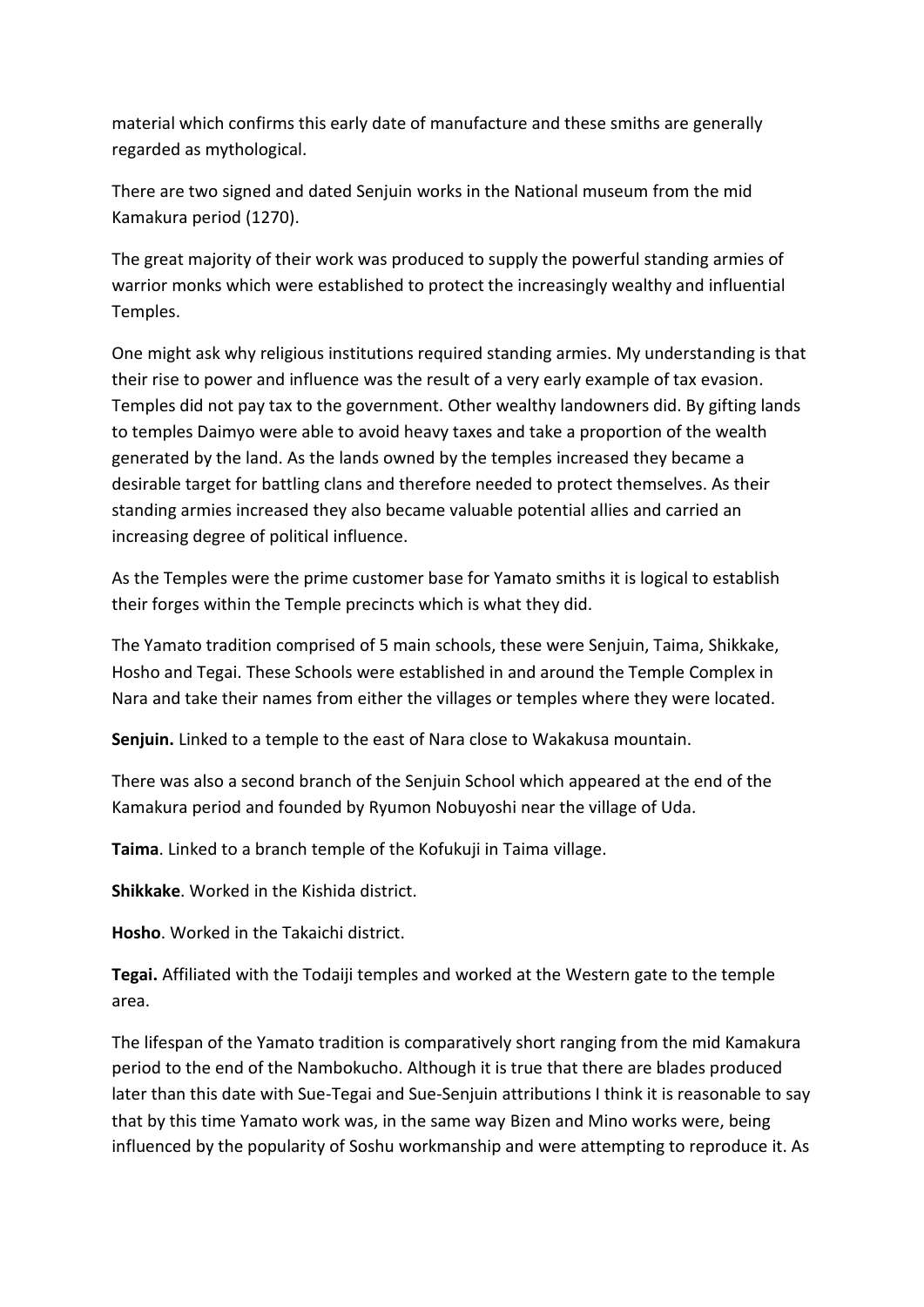a result the true Yamato characteristics were severely diluted to the point of becoming indistinguishable from other works of the time.

To summarise: Although the Yamato School is identified as the oldest of the Gokaden its productive period was actually quite short. During that time the greater majority of their production was used to arm the warrior monks associated with the various Temples in and around Nara. This client base was regarded as relatively low class and illiterate. This is a reason given for so few Yamato blades being signed. It also helps explain their reputation as utility weapons rather than being regarded as art swords. By the end of the Nambokucho, as with so many other traditions, quality decreased and individual features that identified Yamto blades were lost.

The well known sword scholar Han Bing Siong gave a presentation in 2000 where he studied the number of Juyo swords attributed to Yamato school smiths

- **10,000 Juyo swords studied**
- **40% were Bizen**
- **40 blades were signed by Osafune Kagemitsu** .
- **156 were mumei Yamato**

Taking the above points in to account it is therefore not surprising to find that Yamato work is relatively uncommon. If you consider that by far the greater majority of Yamato production was employed in various civil wars throughout their existence by low ranking warrior monks it is not surprising that few survive. The lack of signed works also makes accurate attribution difficult. The examples that do survive and are most commonly seen are the later "Sue" designated works which are generally of lower quality. I believe that this combination of factors has resulted in Yamato work being generally underrated. Certainly it does not figure with anything like the prominence of the other four traditions of the Gokaden. I hope to illustrate in the following why I believe this view is less than accurate.

## **General characteristics of Yamato Den:**

Summarising descriptions given in Nagayama's Connoisseurs Guide and Nihonto Koza by Dr. Sato (translated by Harry Watson) we are told the following:

- **Masame hada**
- **A raised shinogi line**
- **A broad shinogi-ji**
- **s** Suguha hamon
- **Yakitsume boshi with hakikake**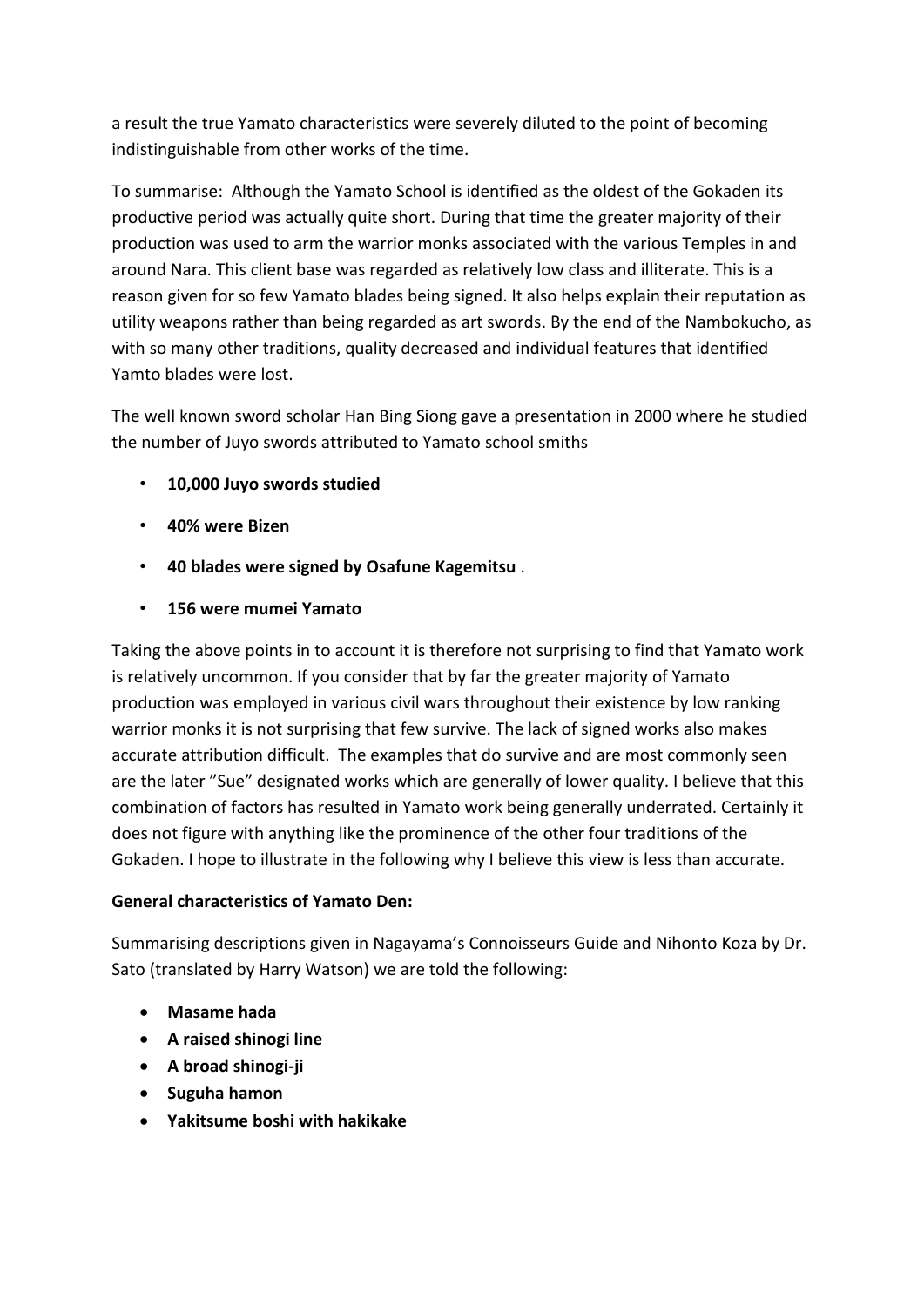I have said previously that many texts tend to over simplify or exaggerate features to help students learn. Unfortunately this is the case here. Within the Yamato tradition there is a broad range of features. Jigane can have abundant or scarce ji-nie. Boshi can be ko-maru, or O-maru as well as Yakitsume. To illustrate this, another study by Han Bing Siong looked at a number of Juyo Yamato blades and quantified the number that had predominantly masame hada. The results of that study are listed below:

- **Senjuin 3 out of 80**
- **Taima 2 out of 159**
- **Tegai 1 out of 48**
- **Shikkake 5 out of 82**
- **Hosho All**

As can be seen only Hosho blades showed this strong masame hada construction.

Based on this and assessment of other examples describe in the NBTHK monthly sword journals the only consistent common features I have seen that helps identify Yamato work are the high shinogi and broad shinogi-ji. However these features can be and often are very subtle and they emphasise the need to really study sugata in detail before moving on to other aspects of a blades structure.

## **Individual characteristics of the five schools:**

## **Senjuin:**

As stated above the Senjuin school is regarded as the oldest of the five schools with two signed blades dates equating to the mid Kamakura period. Works of this school are further divided in to ko-Senjuin, Senjuin and Sue-Senjuin and in addition there is the branch school established by Ryumon Nobuyoshi in the village of that name.

In his definitive work on the Gokaden Tanobe Michiro sensei states that "If we see a sword that is obviously Yamato in form with a sugata from the Kamakura period, but which does not have any of the features which clearly identify it as one of the works of the other 4 schools we attribute it to Senjuin. If the shape suggests a later date (Nambokucho) We attribute it to Ryumon Nobuyoshi School."

I believe this suggests that Senjuin is effectively the foundation of the Yamato tradition and therefore all of the general features described as yamato characteristics are derived from Senjuin blades. Conversely there are no unique characteristic that differentiate it as definitive Senjuin work.

I have seen very few Senjuin pieces. The best was undoubtedly a Ko-Senjuin long sword in the A.Z. Freeman collection which was a magnificent work with exception shape and jigane.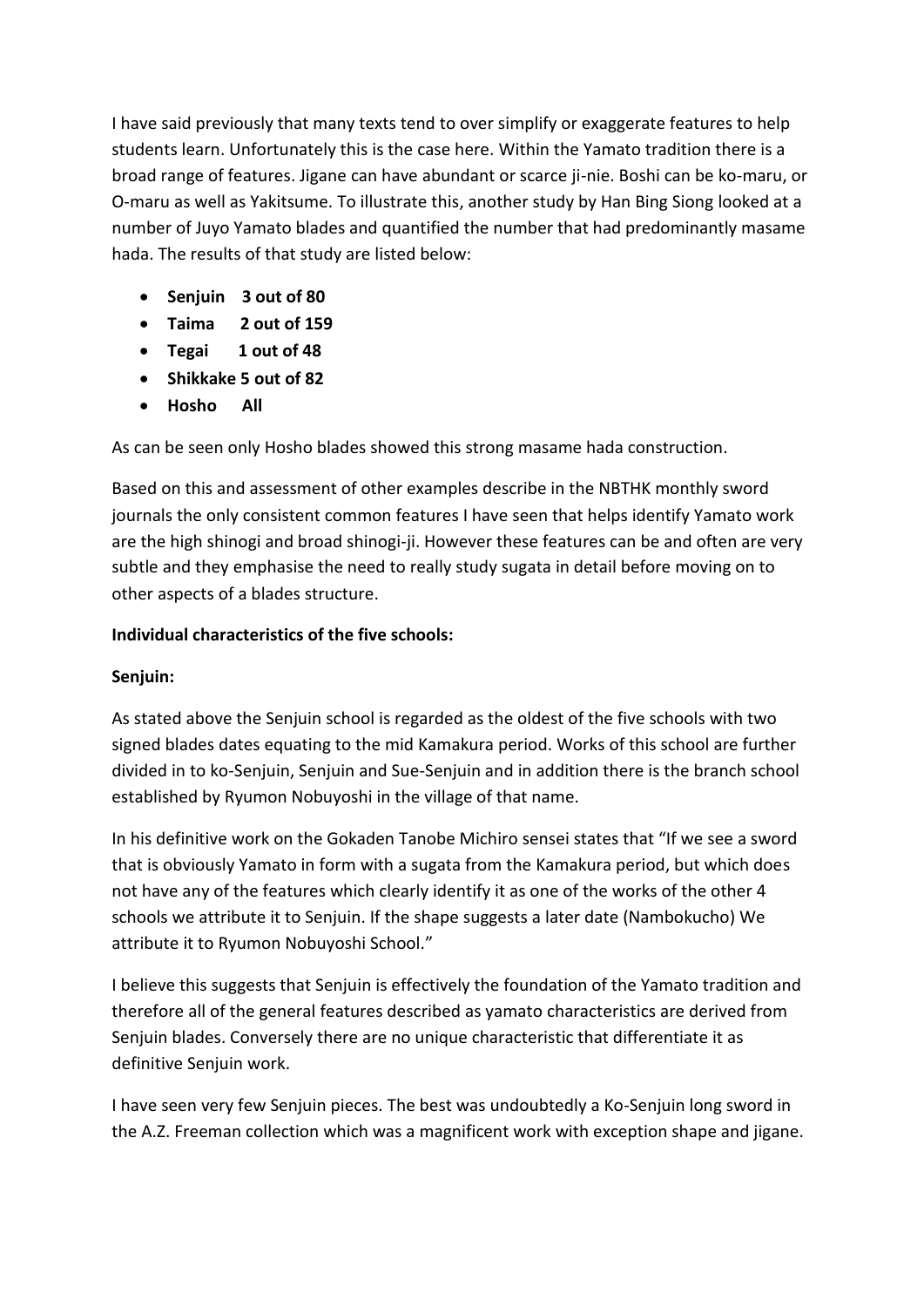

**Taima:** For many, me included, Taima works (also written as Taema) are the finest of the five schools. The shape largely conforms to the standard Yamato form with high shinogi and wide shinogi-ji and the overall sugata is in line with the norms of the time. The Jigane is exceptional. It comprises of a beautiful ko-itame enriched with very bright ji-nie. The hamon based on suguha or a gentle midare in ko-nie deki is full of activity. It is often said that if your first guess in kantei is for the famous Soshu master Yukimitsu and wrong go for Taima in the second round. This tells us that at its best Taima work may be indistinguishable from the work of one of Masamune's contemporaries. It is incredibly beautiful.

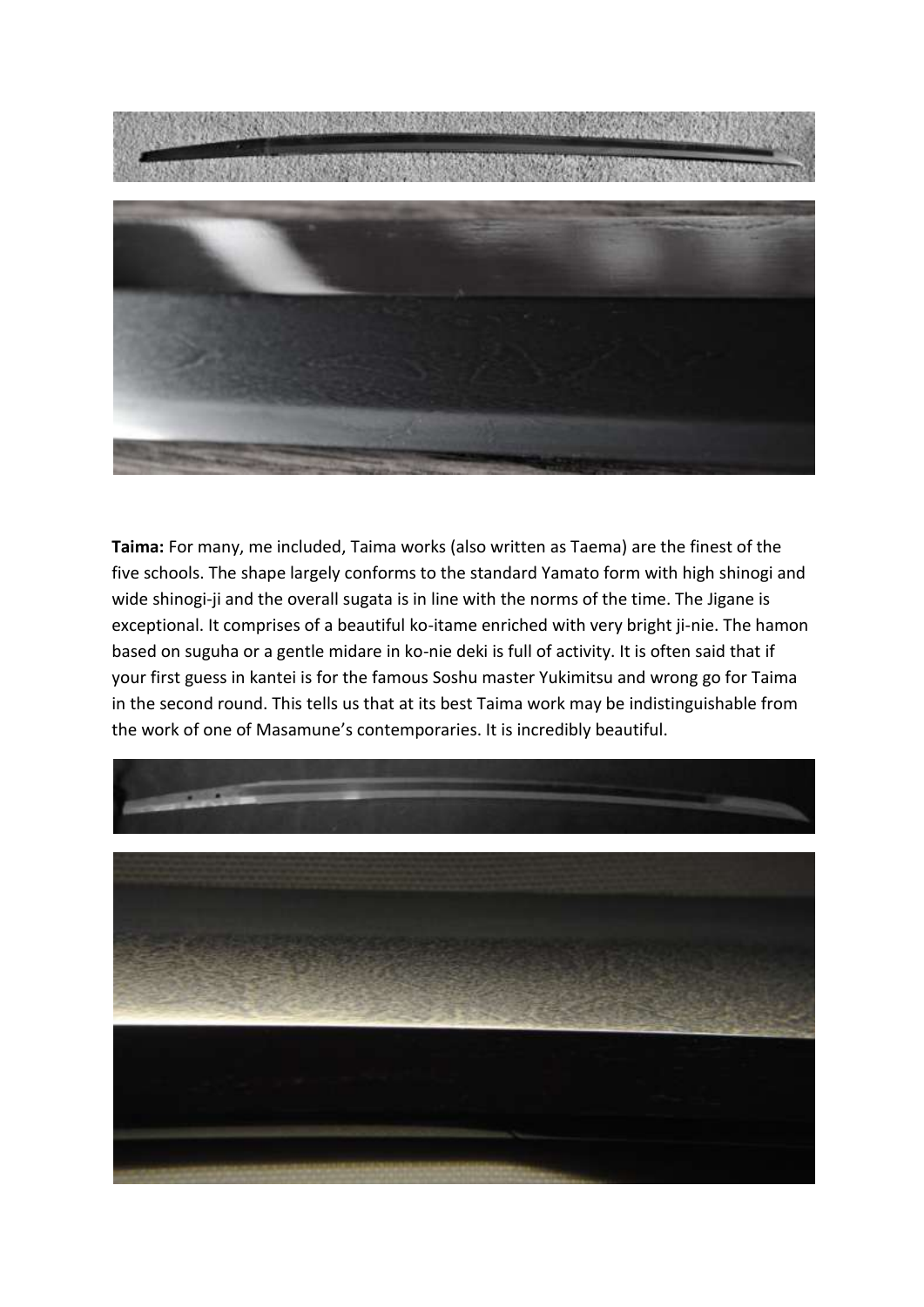### **Shikkake:**

Early Shikkake work is described as being very similar to Taima. Generally the hada is regarded as being a little weaker in that includes less ji-nie and the nie is less consistent, bright and well formed. Other distinguishing characteristics include the jigane becoming more strongly nagare or masame as it passes in to the hamon and the hakikake n the boshi is very strong. While these features can be seen in other schools they are more pronounced in Shikkake.

The earliest signed works are by Norinaga and it is believed there were several generations using that name. As with so many schools the quality declined in later generations and it is the work of the first two that best show the quality achieved by this school.



#### **Hosho:-**

Hosho is perhaps the most easily identified of the five schools. The jigane is shows very strong masame combined with ko-itame but it is the masame that predominates. I have seen very few Hosho works and there are smiths from the Shinto period such as Kunikane who produced a similar hada. As is often the case the strong masame construction can and does cause some opening of the welds to appear but this is generally felt to be acceptable for works of this school. The hamon tends to be a narrow hotsure suguha with a great deal of ko-nie, kinsuji and inazuma. I have seen very few Hosho blades those that I have seen are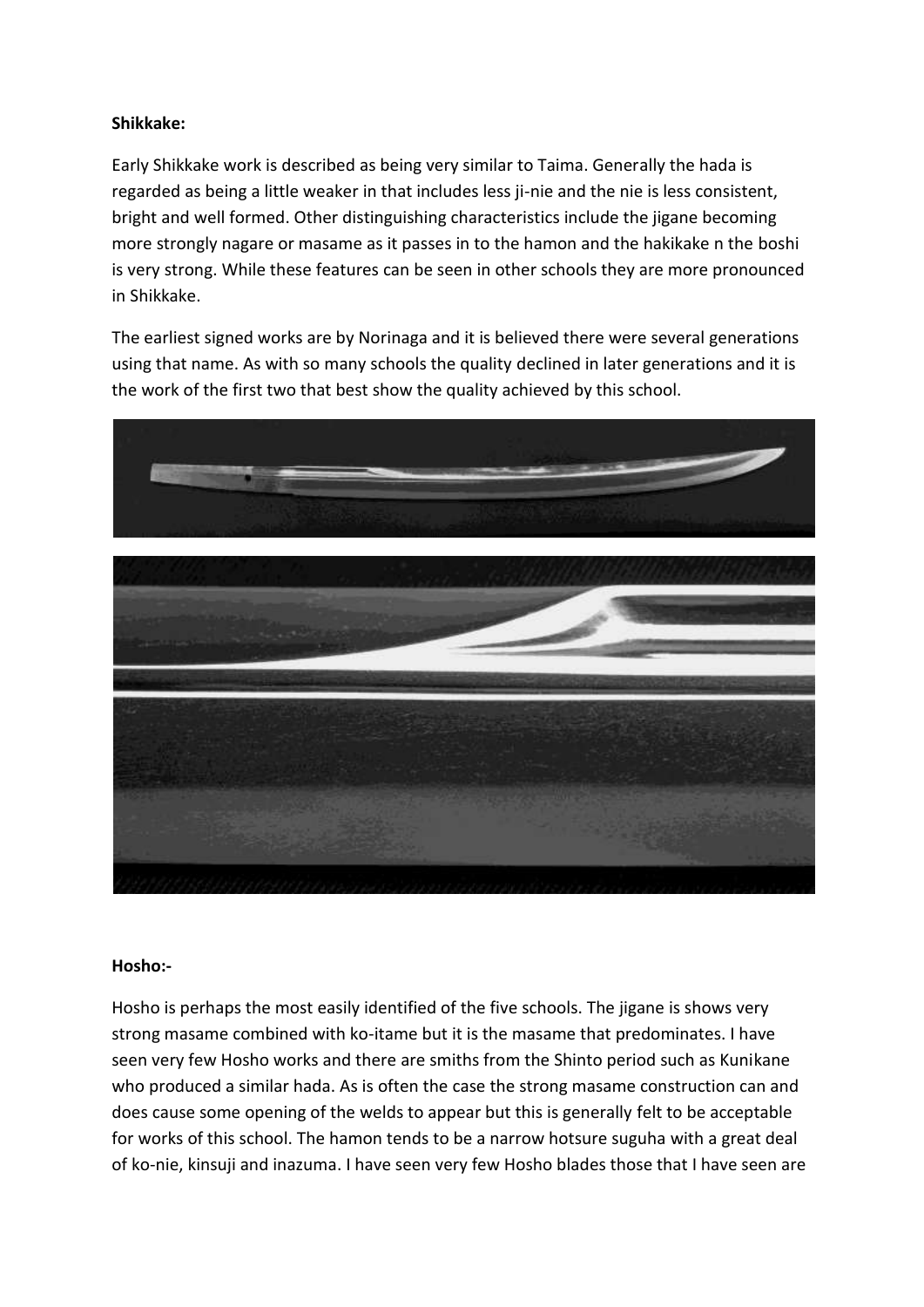extremely beautiful. The jigane sparkles with ko-nie and the interaction between the koitame and strong masame is exceptional. Early smiths such as Sadamune, Sadatsugu and Sadayoshi made tanto which are excellent examples of the schools style.



#### **Tegai:-**

I believe Tegai to be the most prolific and longest lasting of the Yamato Schools. I confess that until recently they were my least favourite of the five. I found the quality of the work extremely variable and the swords generally pedestrian. I thought them worthy of many of the criticisms levelled at them. But then two things changed my mind. Firstly I realised that the greater majority of Tegai blades that survived and were seen on the market were later works falling in to the sue-Tegai description. These blades like many others of the period were attempting to conform to the fashion of the time and had lost a lot of the schools identity. In the process they had also sacrificed quality. Secondly I had the opportunity to study the work of Kanenaga. Kanenaga was regarded as the founder of the Tegai School and there were a number of generations using that name. Examples from the Shodai are uncommon; signed example very rare. Those that do exist are truly stunning. The shape is powerful exhibiting the high shinogi and wide shinogi-ji. The hada is a combination of koitame and nagare/ masame which is covered with extremely fine and bright ko-nie. It is said that the nie is actually more beautiful than that seen in Soshu work. The hamon is narrow suguha with a great deal of activity such as nijuba, uchinoki and kinsuji. Again the hamon is nie deki very bright and clear. The blade I studied was a rare example, a signed Kanenaga wakizashi, papered to one of the later generations but it was absolutely exquisite.

So I have had to rethink my opinion of Tegai workmanship and in reality early Tegai work is equal to or in some cases better than much of their contemporaries not only in Yamato but in sword production of the time.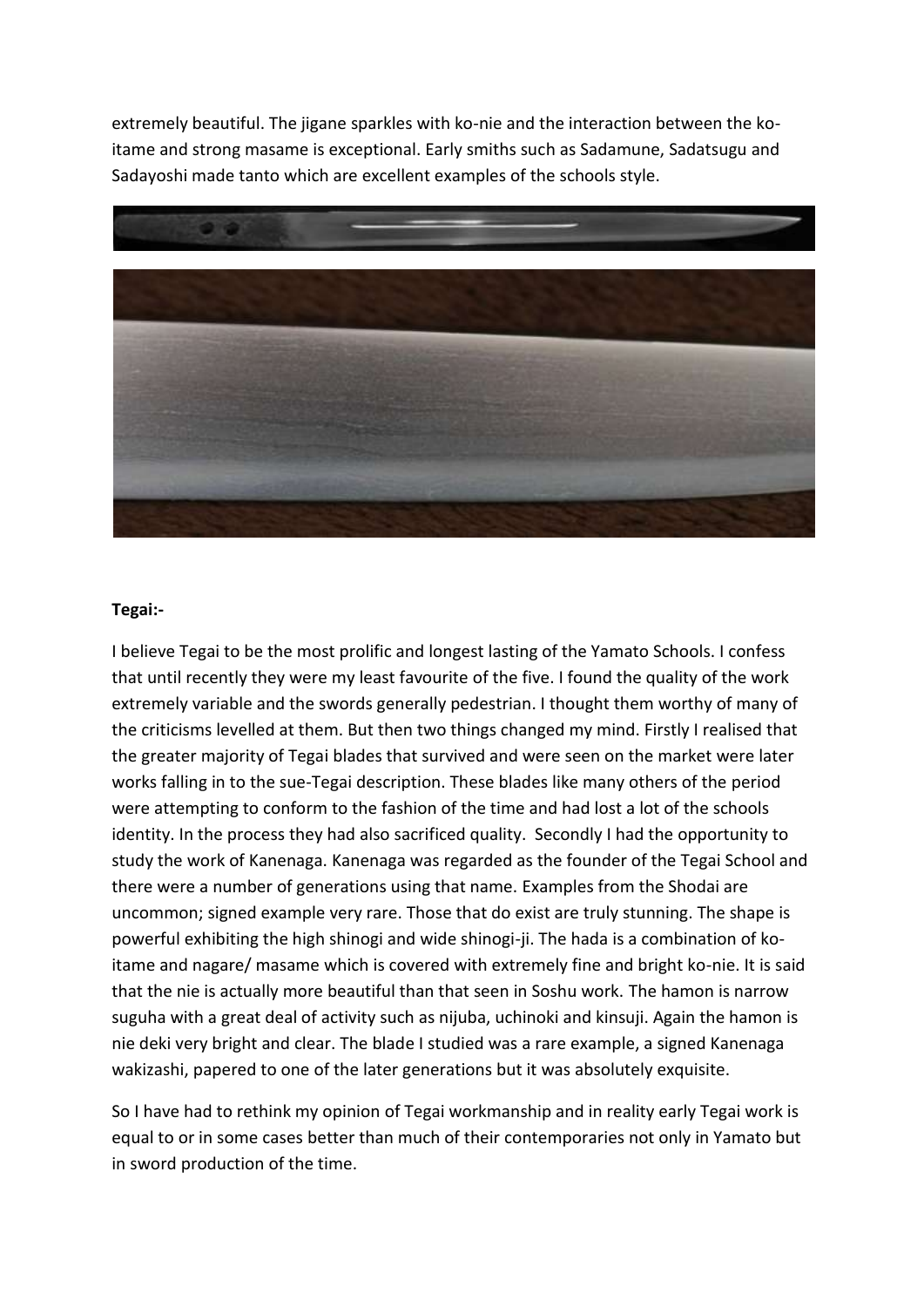

#### **Conclusion:-**

In conclusion I would like to revisit the statement made at the beginning of this piece:

#### **Yamto swords are utilitarian.**

I think one should clarify what this means. By definition a sword is a utility instrument. It is designed to cut and if it fails to do that it is a poor sword. At its best a sword is a classic example of form following function and at its best it creates something of very beautiful form.

If by Utilitarian we mean unattractive or lacking finesse then yes this could be said of some Yamato blades. But it can also be said of Bizen and Mino Kazu-uchi mono (bundle sword) blades. It has been estimated that close to 60% extant koto works originate from Bizen schools. Amongst this number you are far more likely to see the good examples as well as the less good. Yamato numbers are much lower and in my own experience the majority seen are later works which it is true are less attractive.

**Yamato smiths produced functional weapons.**

Yes they did and this is a plus not a negative. If they weren't functional they weren't good swords. What they weren't is flamboyant in the same way Bizen and Soshu or as elegant as Yamashiro works were. They were conservative and robust.

## **No top tier smiths came from the Yamato tradition**.

In the past mumei ko-Senjuin work has been attributed to Rai Kunitoshi. Taima blades are regularly compared to Soshu Yukimitsu one of the greatest smiths of all time. Kanenaga of Tegai Sadamune of Hosho and Norinaga of Shikkake have all produced superb work reaching the highest levels of certification. Kaneuji founder of the Mino tradition and one of the best of Masamune's 10 great students was a Tegai smith.